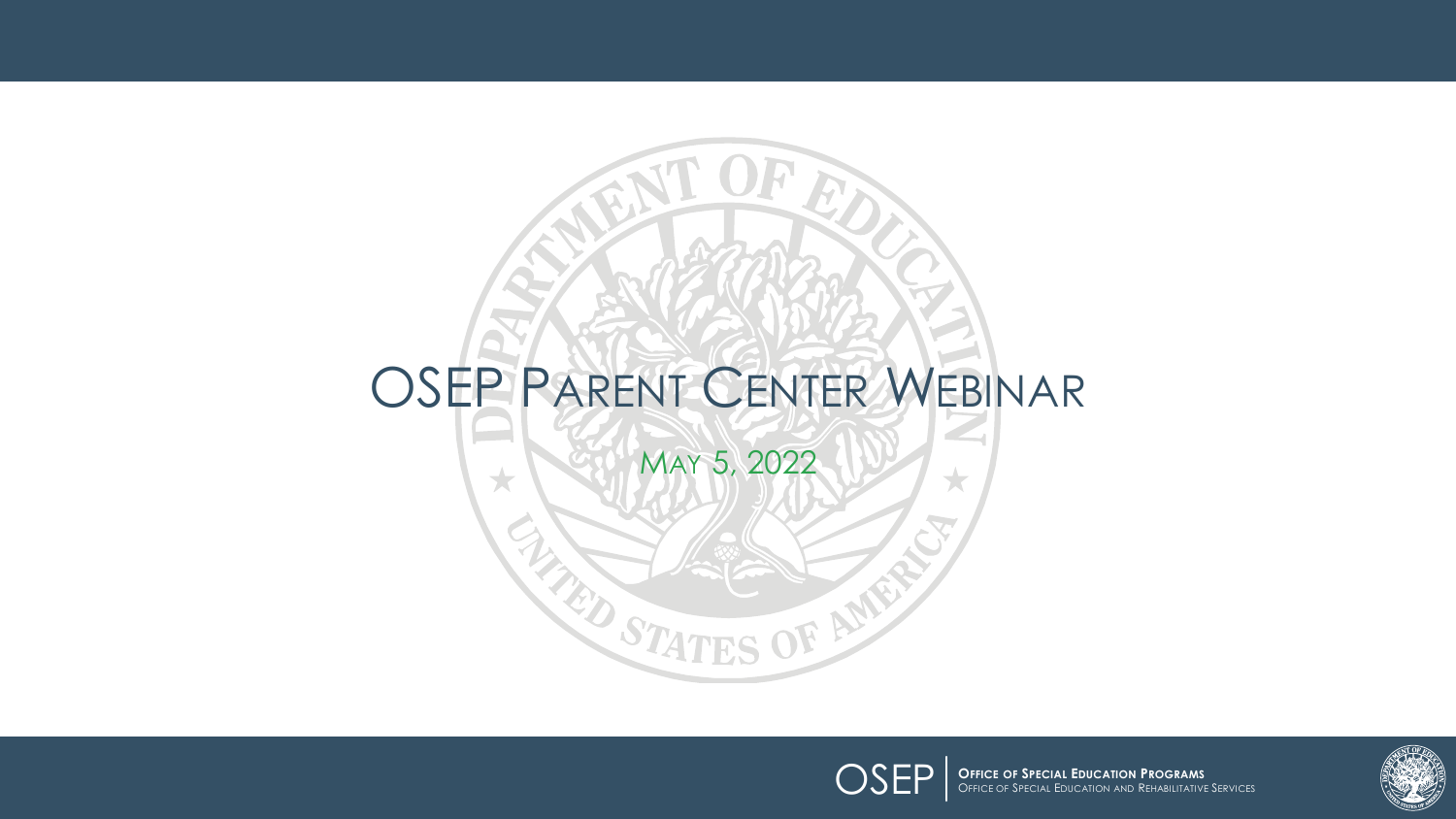#### Agenda

- **DOSEP Reminders and Updates**
- Conference Participation
- Parent Center Participation in Differentiated Monitoring System (DMS 2.0)
- Parent Center Data 2021
- **Resources from the Center for Parent Information and Resources**

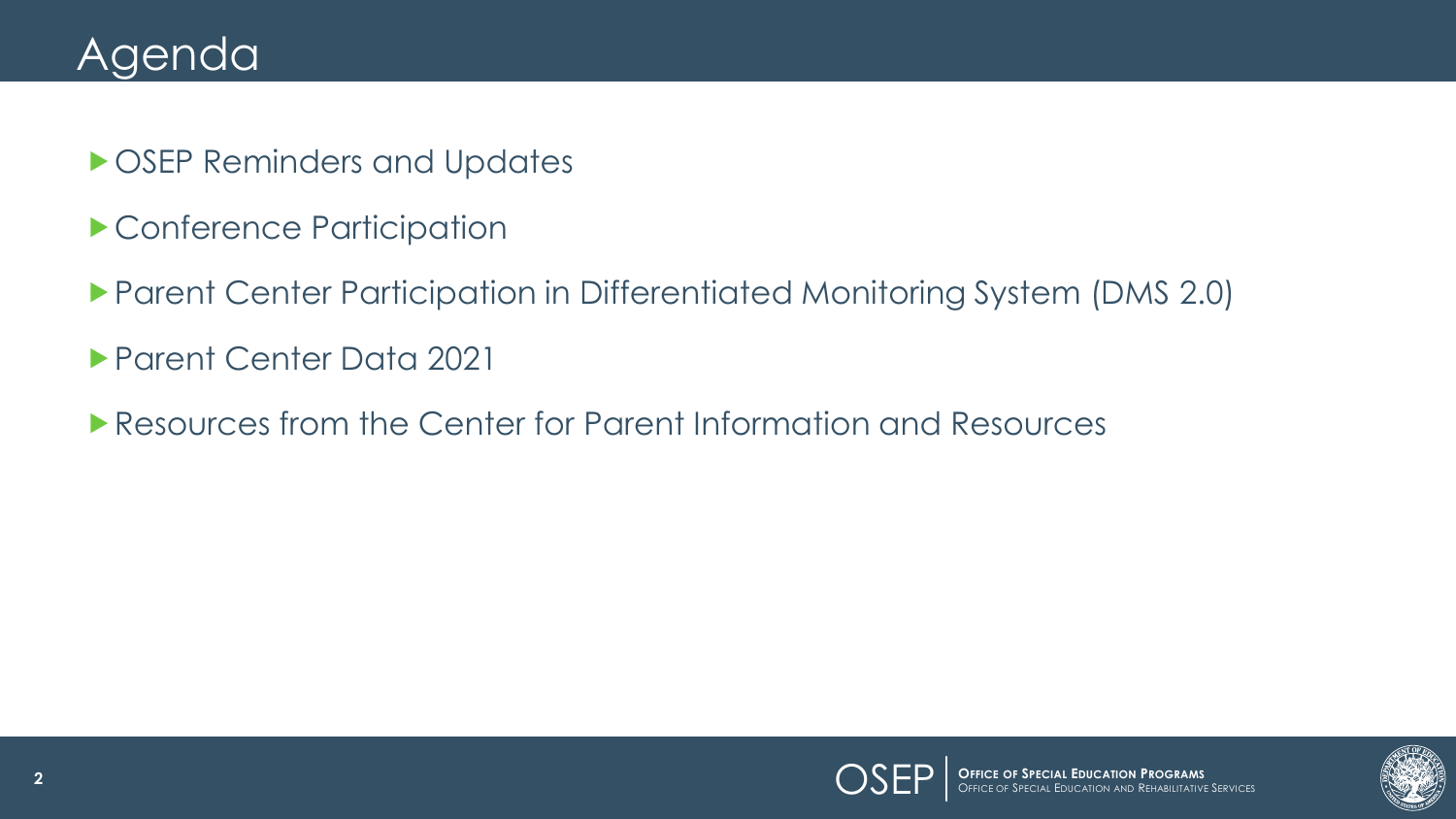#### OSEP Reminders and Updates

Annual Reports Due Friday, May 6 (tomorrow), by 4:30 p.m.

- Extensions granted if needed
- Remember "substantial progress" not perfection
- Thanks for Program Measures Submissions

#### ▶ 2022 Parent Center Funding

| IDEA National Activities (current funded);             |        |         |        |          |
|--------------------------------------------------------|--------|---------|--------|----------|
| State Personnel Development.                           | 38.630 | 38.630  | 38,630 |          |
|                                                        | 44.345 | 49.345  | 44.345 | $= 10$   |
| Special Divepics Education Programs                    | 23,683 | 23 683  | 31,000 | $+7.317$ |
| Personnel Preparation, Support in the commitment of    | 90.200 | 250,000 | 95,000 | $*4.800$ |
| Parent Information Centers parameters and constitution | 27,411 | 30.152  | 30.152 | $+2.741$ |
| Educational Technology. Media, and Materials           | 29.547 | 29 547  | 30 433 | $+885$   |



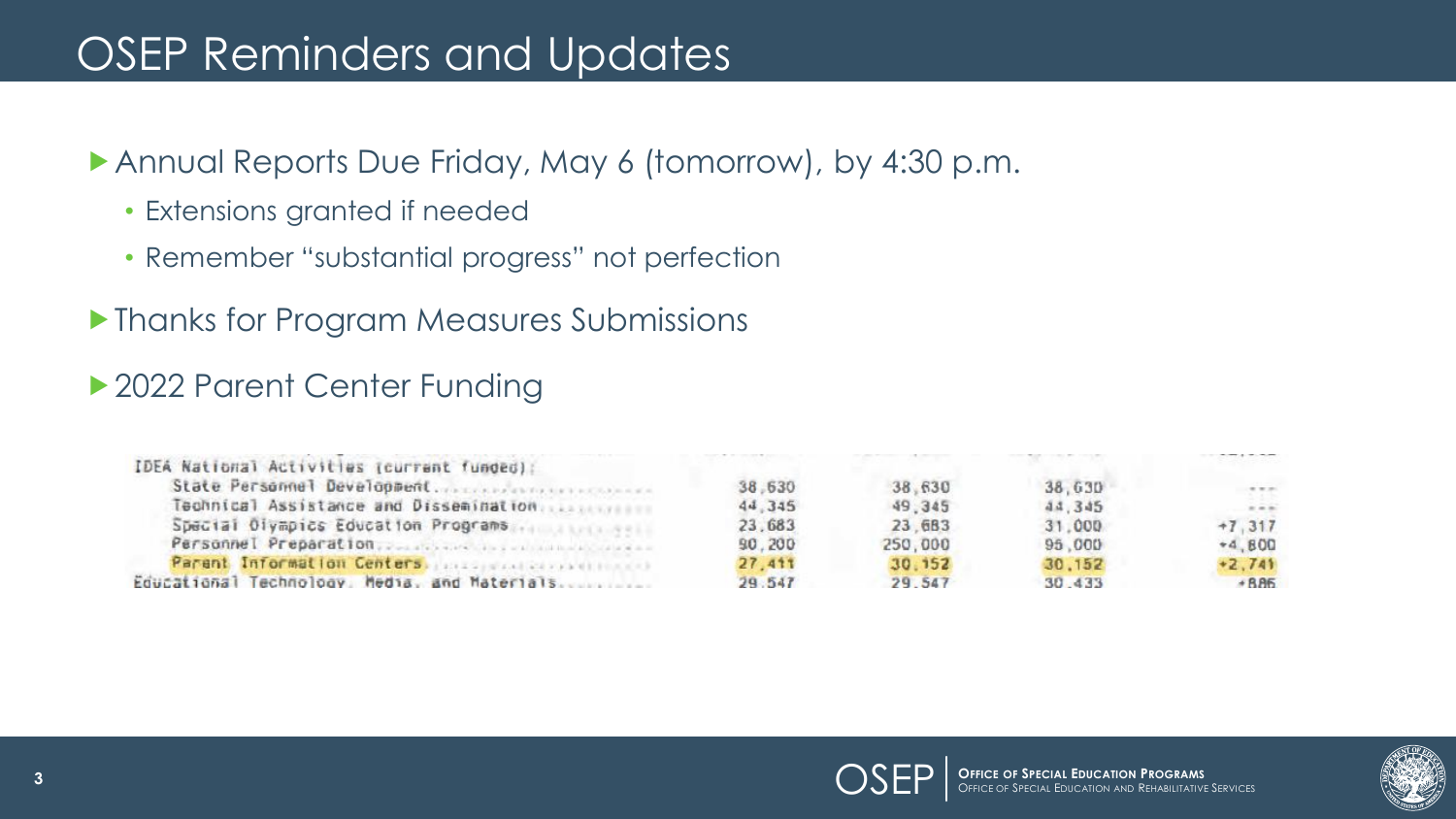#### Conferences in 2022

- **Project Directors and Leadership Conference** 
	- July 18-21
	- Virtual
- ▶ 2022 Family Leadership Conference Moving Forward: Embracing Change and Transformation
	- October 18 20
	- In-Person and Virtual
- Expectations for Attendance
	- Grant Requirements
	- Costs
	- Masking

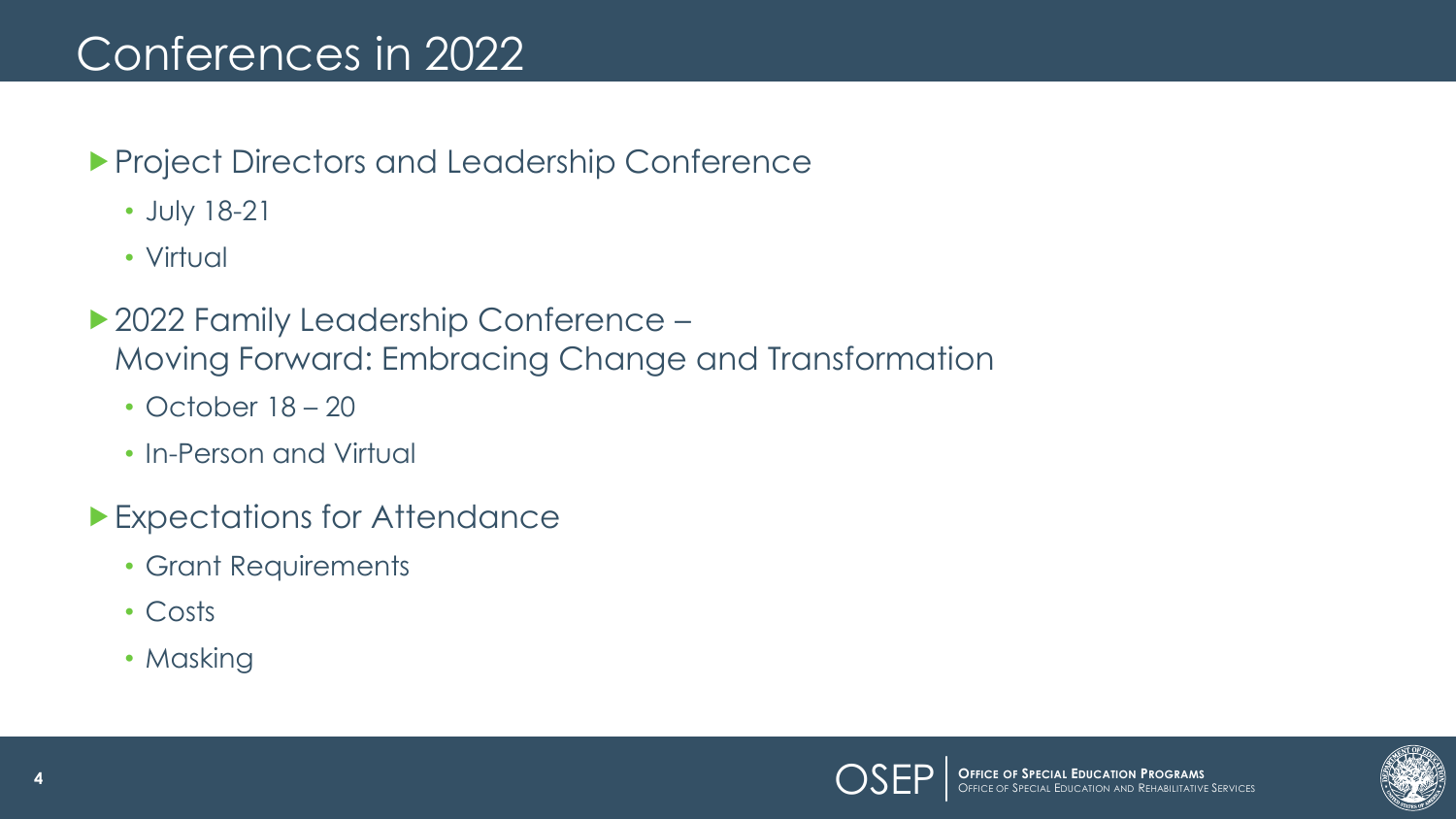#### Parent Centers and DMS 2.0

#### DMS 2.0 Website: <https://sites.ed.gov/idea/grantees/#DMS,DMS-2>

- Parent Center data on families' experiences in early intervention and special education
- ▶ Focus Groups

All States will be monitored over time

|                  | <b>TEAM A</b> |         | <b>TEAM B</b> |         | <b>TEAM C</b> |         | <b>TEAM D</b> |         |
|------------------|---------------|---------|---------------|---------|---------------|---------|---------------|---------|
|                  | KY-B          | KY-C    | $SC-B$        | MI-C    | AK-B          | NY-C    | $CO-B$        | CO-C    |
| <b>Cohort 1</b>  | 11/2023       | 05/2023 | 11/2022       | 05/2022 | 06/2022       | 12/2022 | 12/2023       | 12/2022 |
| 2021             | AR-B          | AR-C    | NV-B          | NV-C    | $ID-B$        | ID-C    | MT-B          | MT-C    |
|                  | 11/2022       | 05/2022 | 11/2023       | 05/2023 | 06/2023       | 12/2023 | 06/2023       | 06/2022 |
|                  |               |         |               |         |               |         |               |         |
| Cohort 2<br>2022 | $ND-B$        | ND-C    | $ME-B$        | ME-C    | $KS-B$        | KS-C    | $IN-B$        | $IN-C$  |
|                  | $AL-B$        | DC-C    | $AS-B$        | AS-C    | $NE-B$        | NE-C    | GA-B          | GA-C    |
|                  | IA-B          | IA-C    | TN-B          | TN-C    | UT-B          | UT-C    | $IL-B$        | IL-C    |

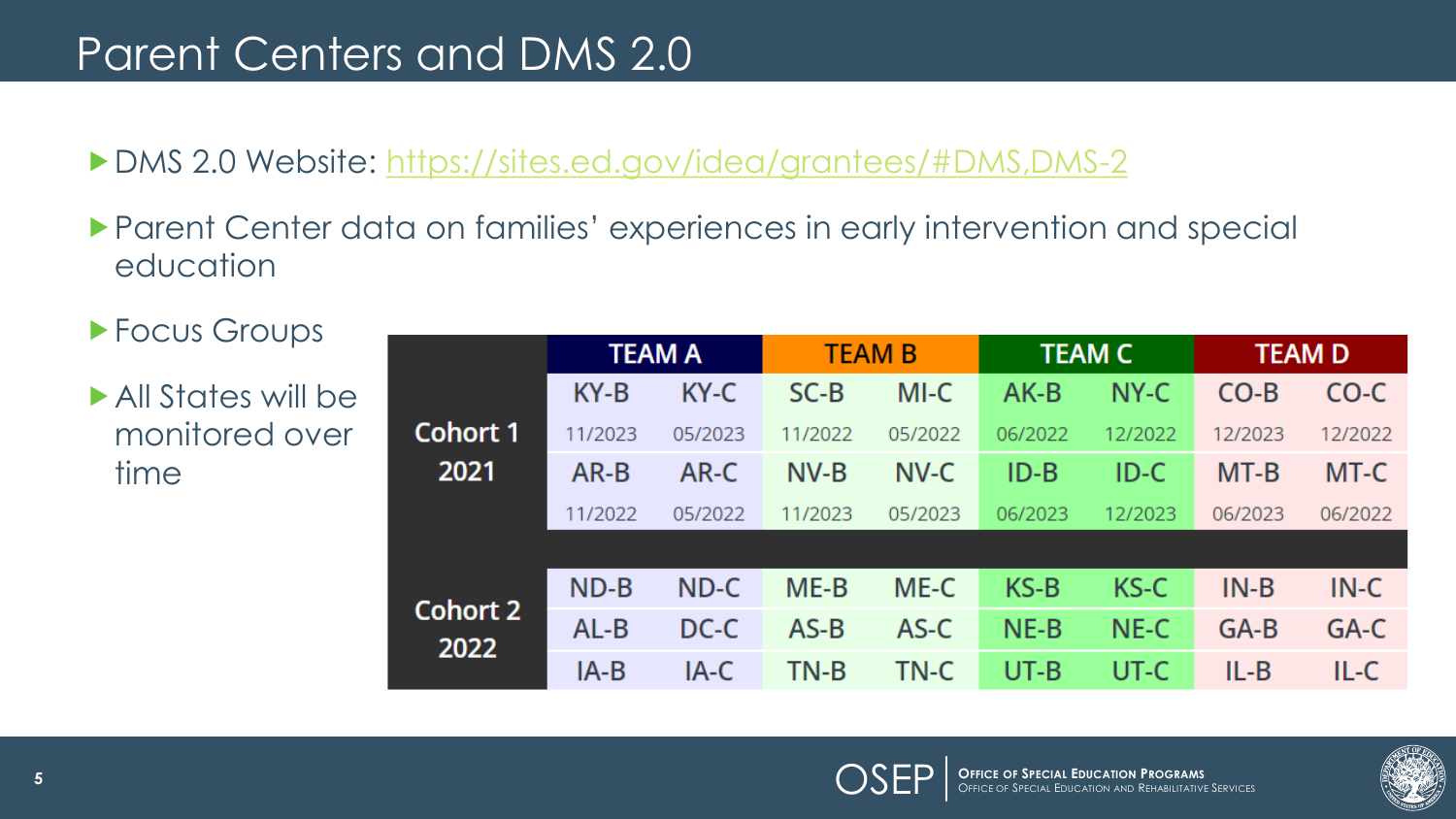#### Parent Center Data – Parent Training





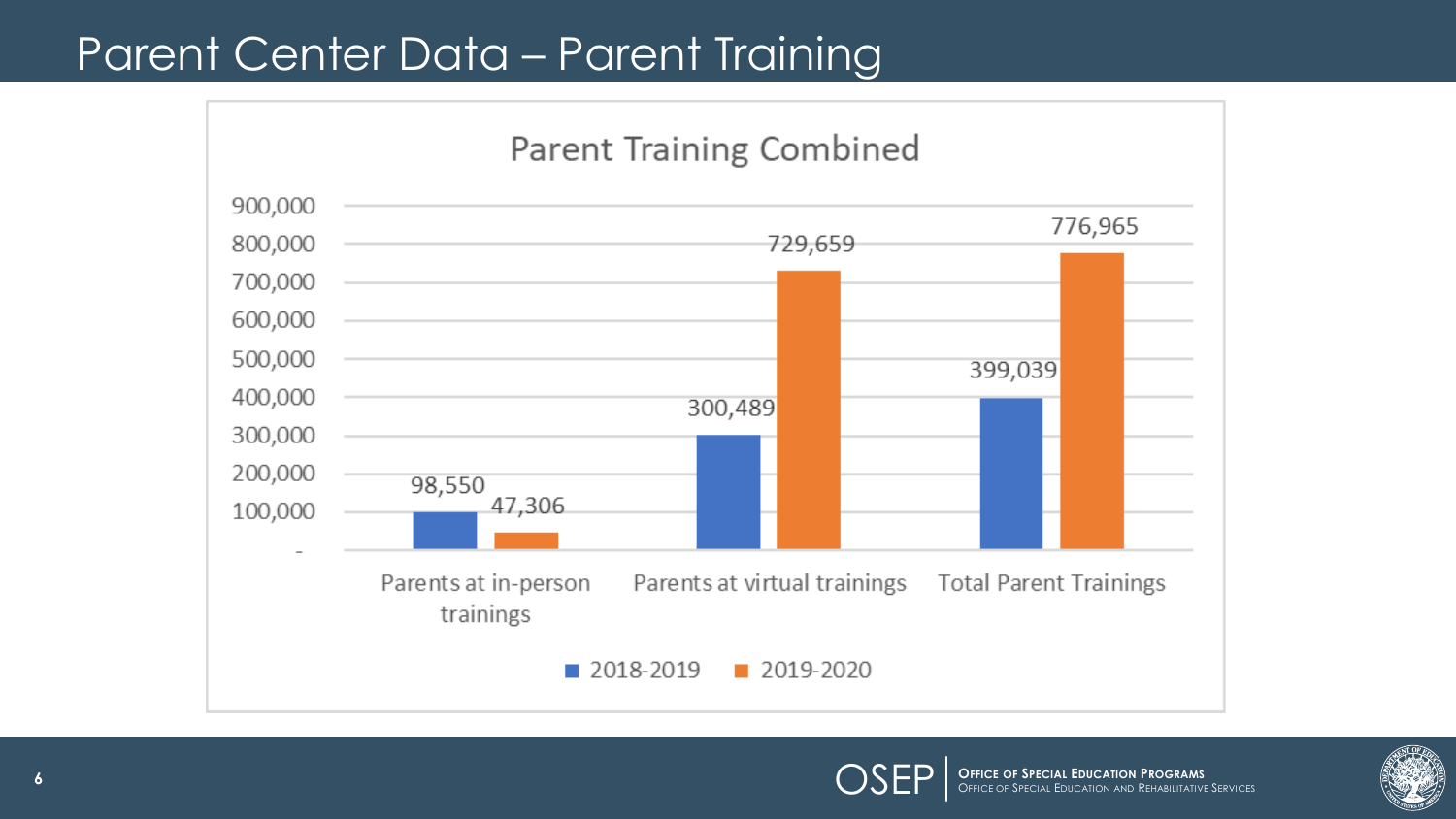#### Parent Center Data – Professional Training





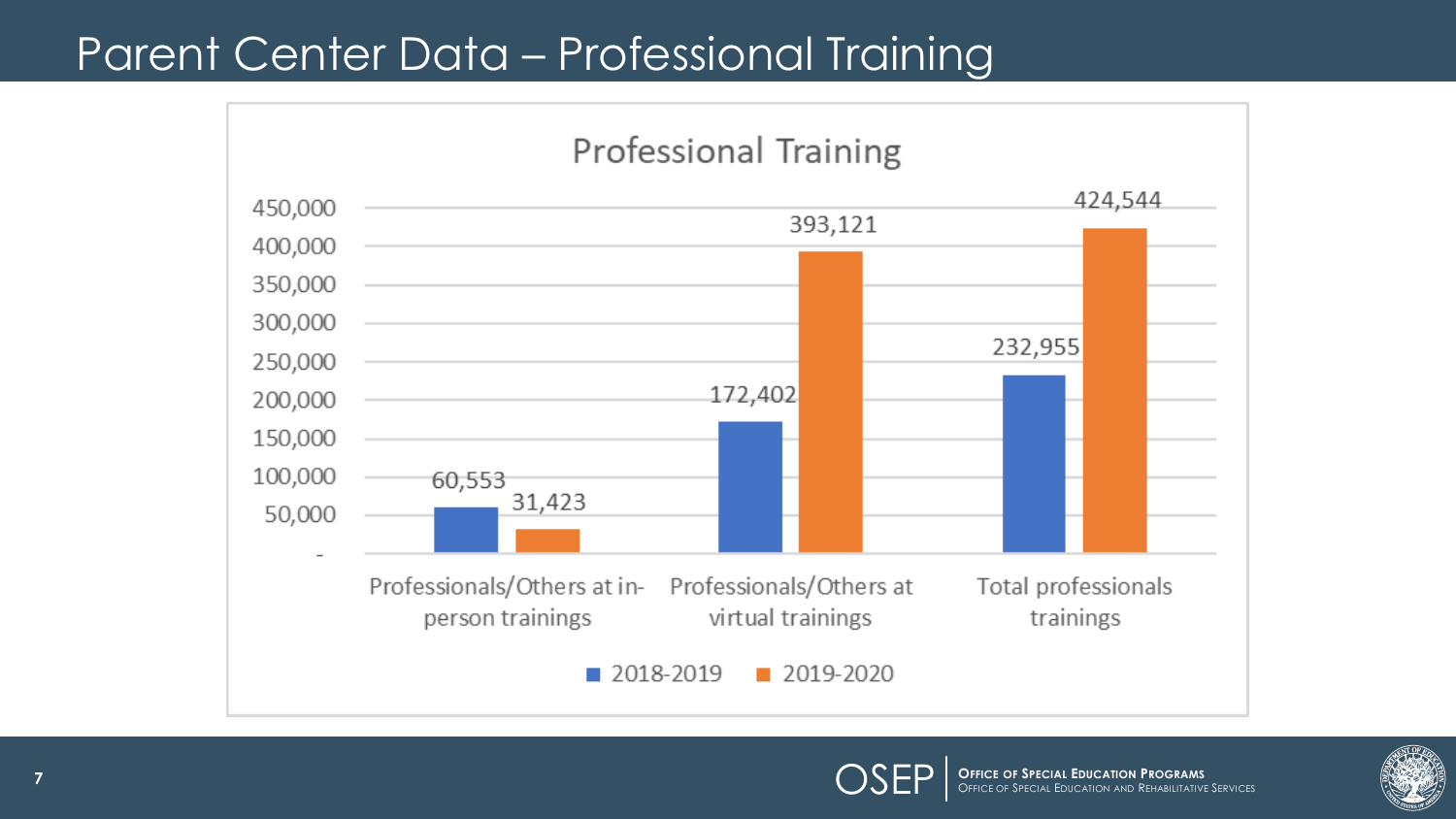# **Training Distribution by Parent Center Type**







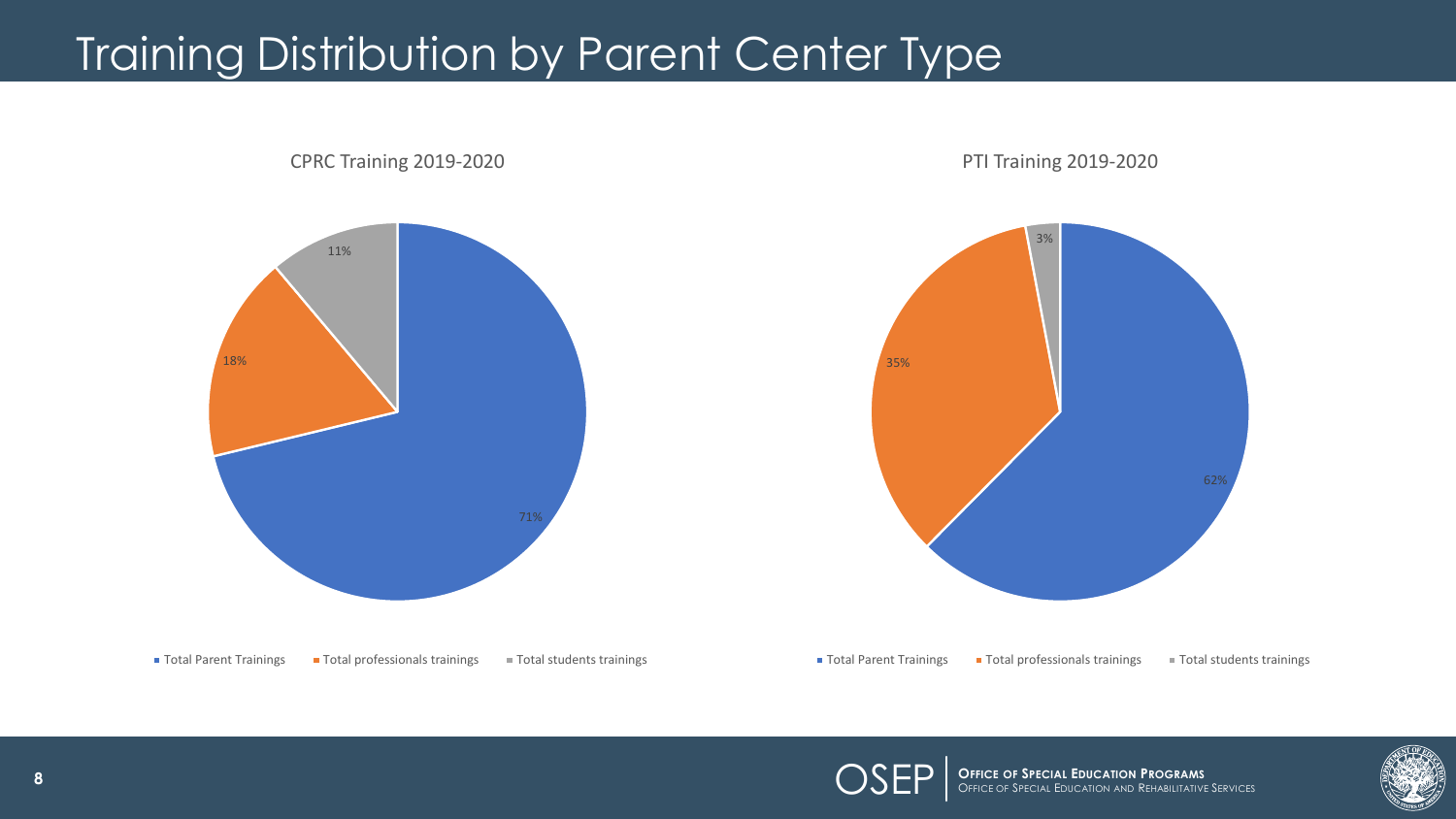## National Data and Parent Center Data - Disabilities

**National Data 2019-2020 Part B 3-21**



#### **PTI & CPRC Individual Assist by Disability 2019-2020**



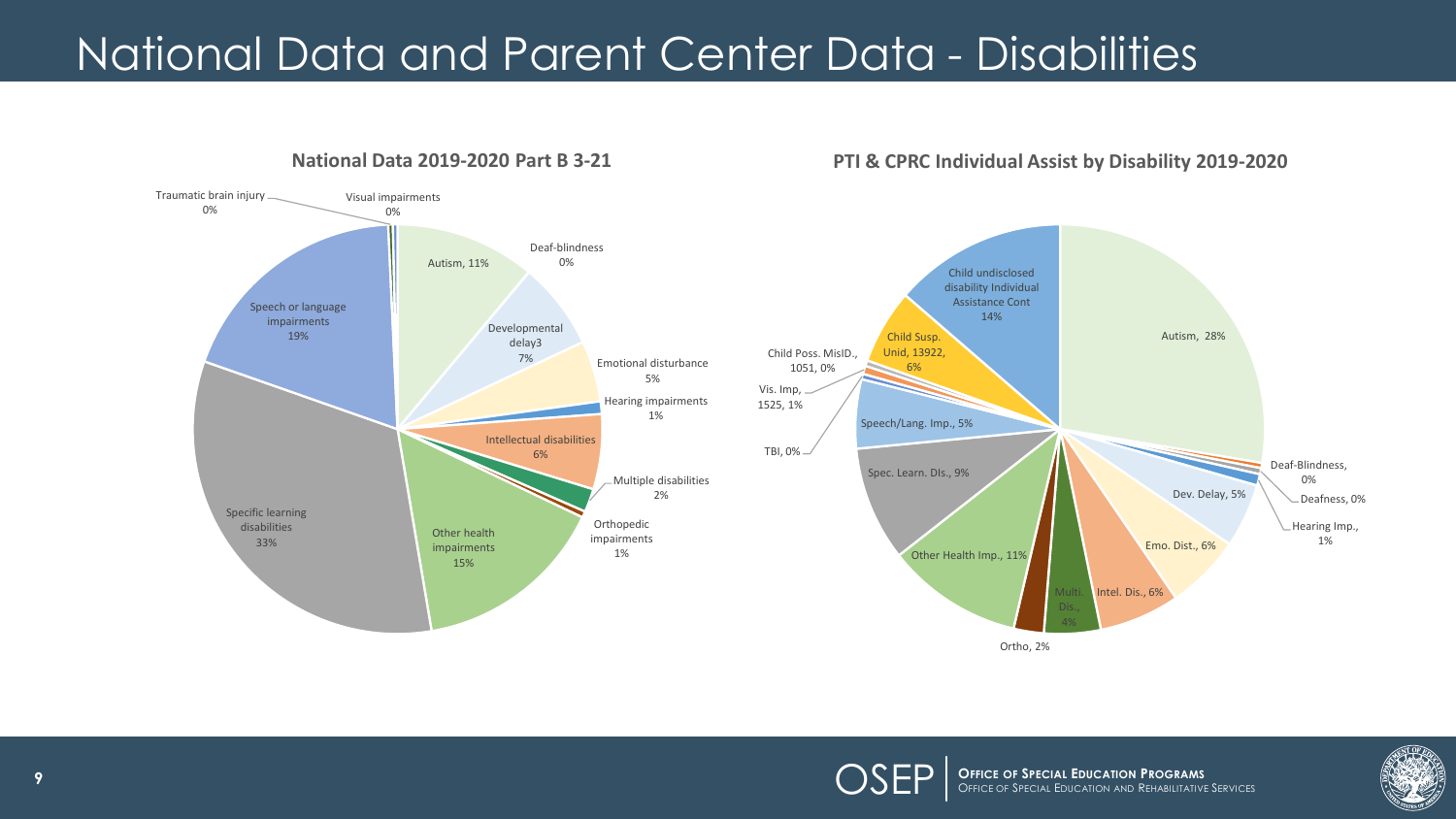## National Data and Parent Center Data - Ethnicity



**OPPICE OF SPECIAL EDUCATION PROGRAMS**<br>Office of Special Education and Rehabilitative Services

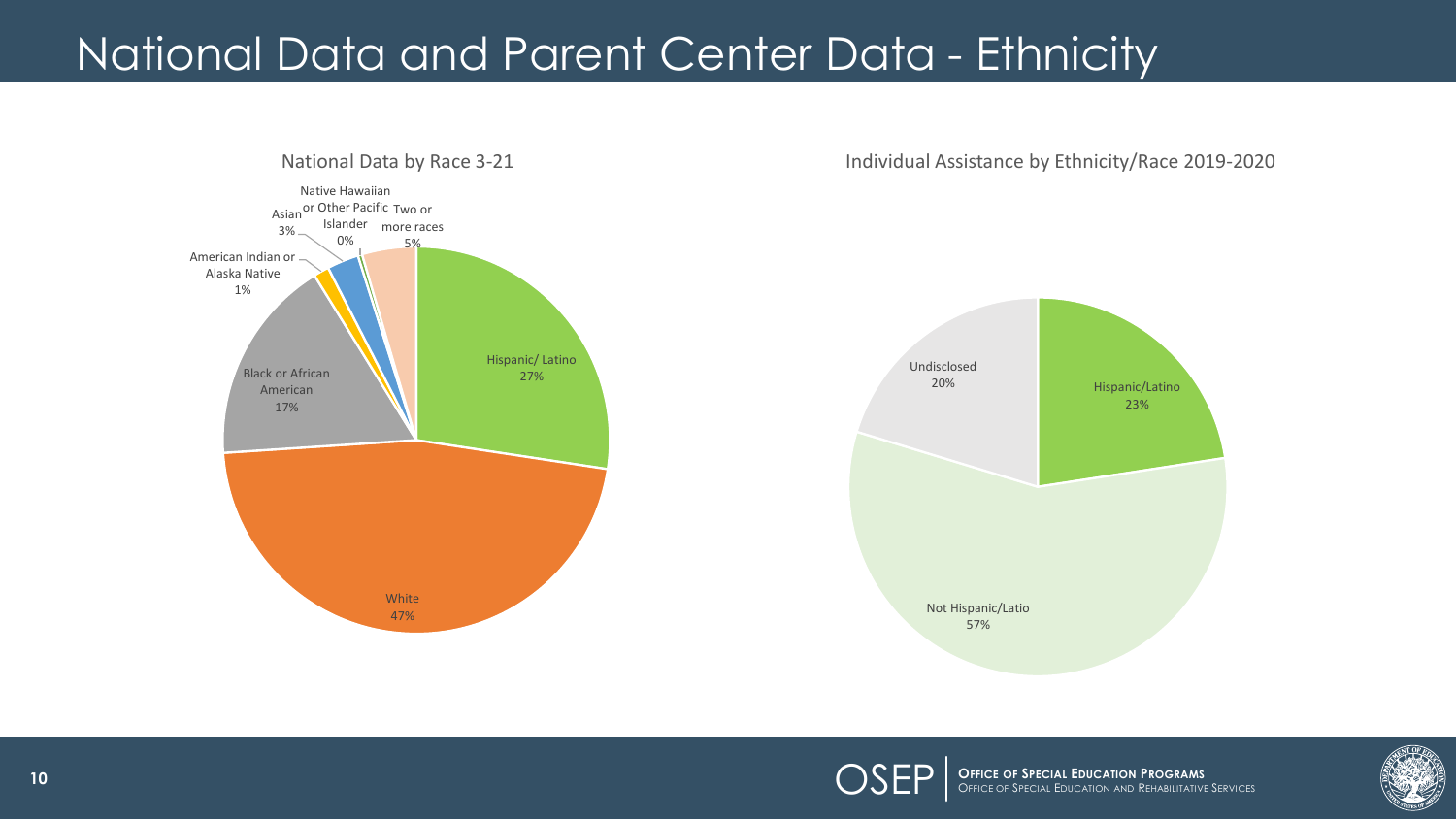### National Data and Parent Center Data - Race



**OFFICE OF SPECIAL EDUCATION PROGRAMS**<br>OFFICE OF SPECIAL EDUCATION AND REHABILITATIVE SERVICES

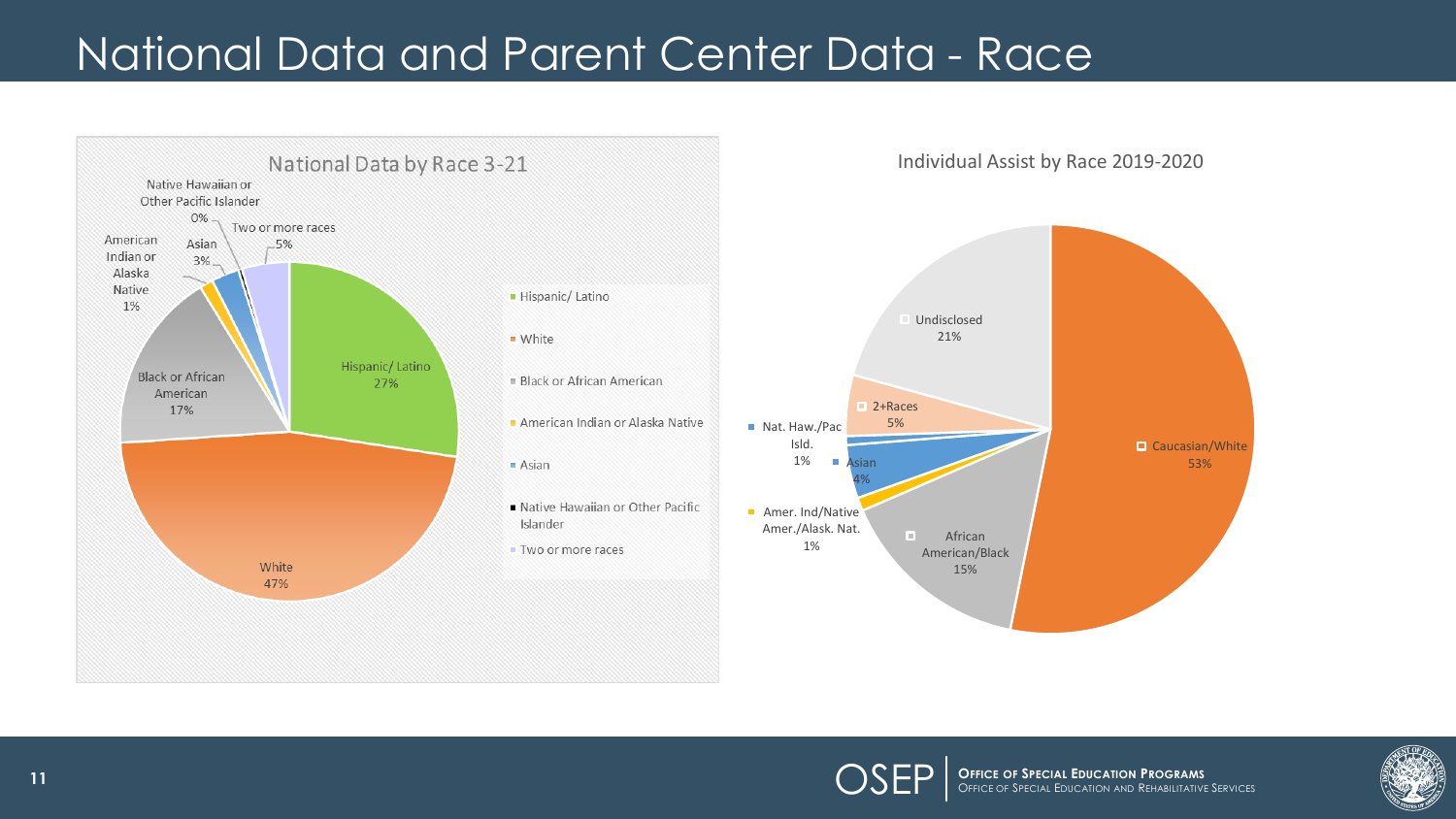#### Meeting Attendance